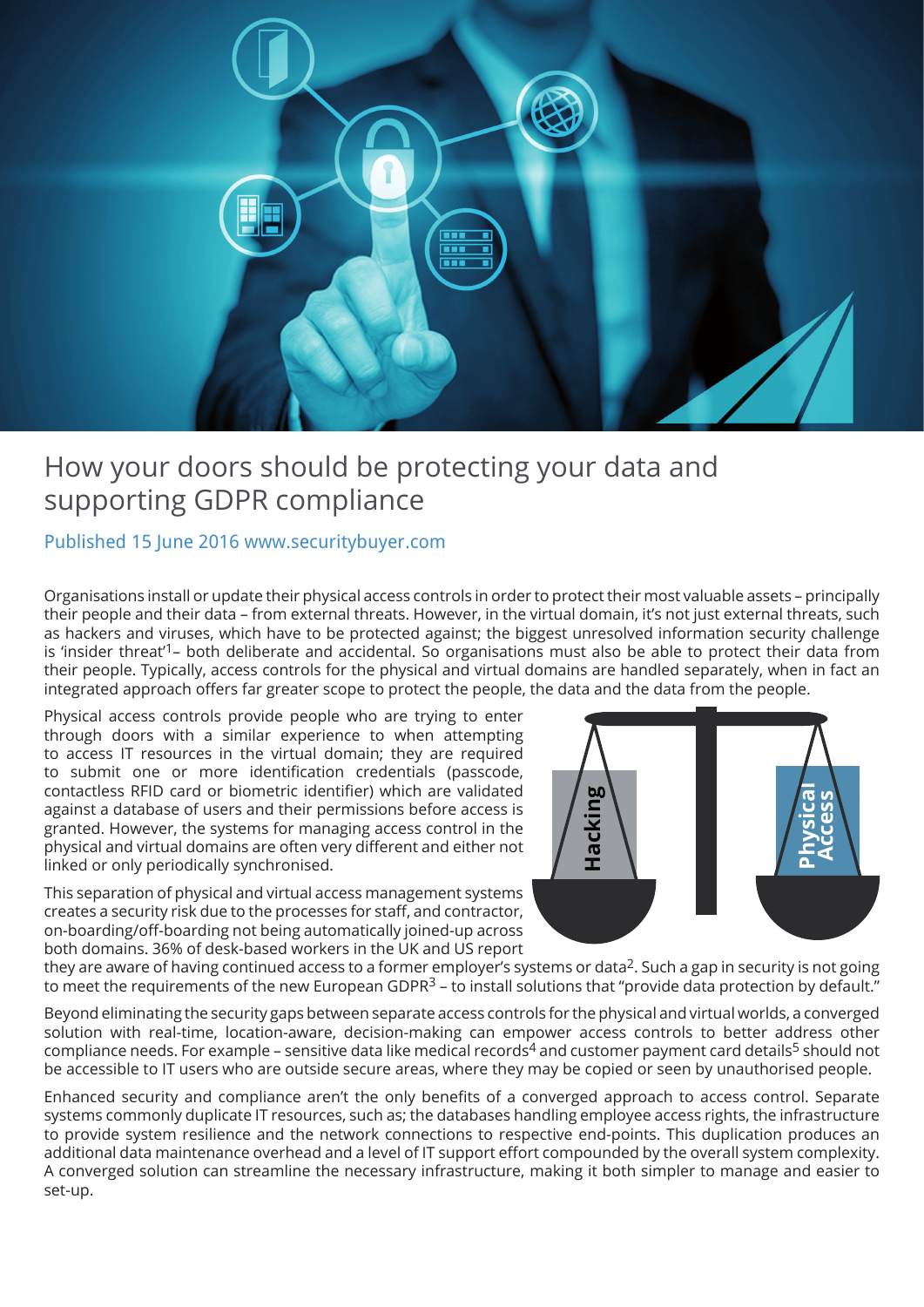When it comes to deciding how best to go about converging physical and virtual (or 'logical') access controls, the first thing to consider is which of the two approaches may best offer an overall solution:



**Physical access control systems** normally rely on localised decisionmaking by controller hardware, placed near doors, which operate off-line and only receive updates of user access rights periodically from a separate database holding the personnel permissions. This architecture typically doesn't support real-time implementation of changes to access rights and is not easily scaled across multiple sites – which requires the addition of synchronisation appliances between the databases for each site.

**Logical resource access** is usually validated in real-time against a centralised database of users (typically Active Directory) and designed to scale across all users anywhere on the WAN. Also there are well established practises for managing permissions to IT resources through the definition of role-based profiles that can be easily assigned to individuals in the directory by HR or Security

teams using identity management applications such as Sailpoint, Oracle Identity Management or Microsoft Identity Manager. This enables access rights to be assigned and managed by the appropriate team in an organisation.

Given the well-developed role-based security model of the IT domain, and real-time implementation of updates to user permissions, this approach lends itself to supporting the need for data protection by default. The scalability of centralised decision-making (whether cloud-based or hosted in-house) also makes it far easier to extend physical access controls across multiple sites.

EdgeConnector is a physical access control solution, created by IT security professionals, that delivers real-time, location-aware, dynamically converged physical and logical access decision-making. Based on Active Directory (or other existing LDAP database) – no other database is required. Use existing ID management applications, or EdgeConnector's own management tools and APIs, to provision role-based physical access rights. Leverage IP network infrastructure and resilience to easily extend physical access controls from server racks to secure rooms and multiple sites world-wide.

## EdgeConnector access control solution architecture



When you've seen EdgeConnector – you'll be asking why all physical access management systems aren't designed the same way.

Enhanced security | Simple management | Easy installation



[www.edgeconnector.com](http://www.edgeconnector.com/?utm_source=gdprarticle&utm_medium=email&utm_campaign=IFSEC2016&utm_content=home)